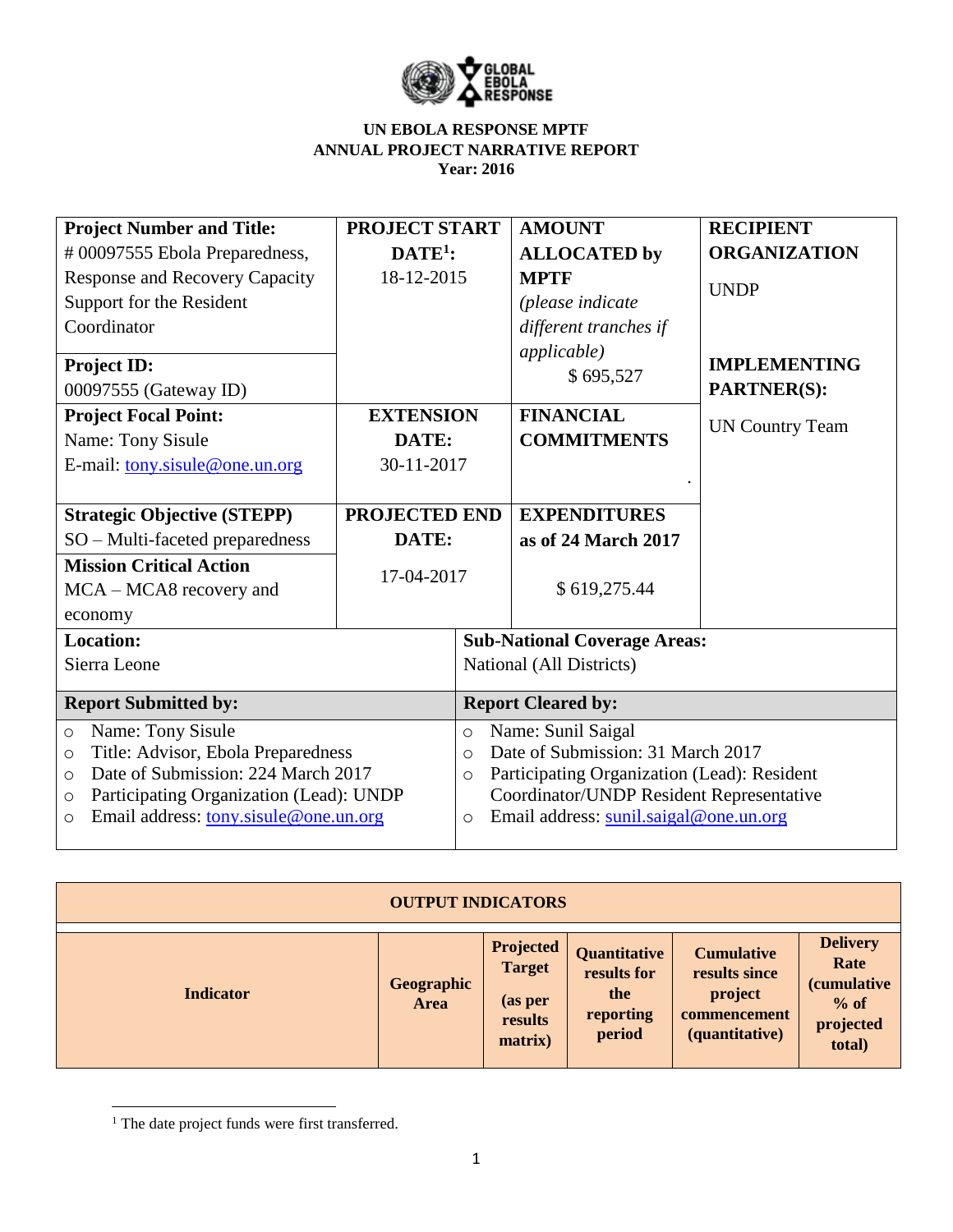

**Year: 2016**

|                                                                                                                                                                                                                                                                                                                                                           |          |    |    |                | 31/03/2017 |  |  |  |
|-----------------------------------------------------------------------------------------------------------------------------------------------------------------------------------------------------------------------------------------------------------------------------------------------------------------------------------------------------------|----------|----|----|----------------|------------|--|--|--|
| Description of the quantifiable indicator as set out in the approved project proposal                                                                                                                                                                                                                                                                     |          |    |    |                |            |  |  |  |
| # of Ebola management coordination meetings<br>held {Inter-Agency Rapid Response<br><b>Technical Team and Public Health National</b><br>Emergency Operations Centre (PHNEOC) }                                                                                                                                                                            | National | 12 | 38 | 51             | 425 %      |  |  |  |
| # of knowledge products (Resource mapping,<br>Simulation Report, CPES analysis for UNCT,<br>Ebola Results Group reports)                                                                                                                                                                                                                                  | National | 3  | 3  | $\overline{4}$ | 133 %      |  |  |  |
| # of programme and policy consultations<br>provided to UN and national institutions,<br>including Office of National Security of Sierra<br>Leone (presentation to PHNEOC,<br>participation in Ministry of Health and<br>Sanitation public health and all hazards risk<br>assessment and participation in Disaster Risk<br>Reduction policy consultations) | National | 5  | 2  | 3              | 60 %       |  |  |  |
| # of capacity assessment and capacity<br>building events organized for national<br>institutions and UN agencies-Inter-Agency<br>and National Simulations                                                                                                                                                                                                  | National | 2  | 2  | $\overline{2}$ | 100 %      |  |  |  |
| # of Ebola Focal point and support team in<br>place at an appropriate moment in the<br>transition process                                                                                                                                                                                                                                                 | National | 3  | 3  | 3              | 100 %      |  |  |  |
| <b>EFFECT INDICATORS</b> (if available for the reporting period)                                                                                                                                                                                                                                                                                          |          |    |    |                |            |  |  |  |
| Not applicable                                                                                                                                                                                                                                                                                                                                            |          |    |    |                |            |  |  |  |

### **PROGRAMME REPORT FORMAT**

### **EXECUTIVE SUMMARY**

The project has supported the Resident Coordinator and the UN Country Team (UNCT) to coordinate their support to the Government of Sierra Leone as the country recovers form Ebola.

The main project activities were: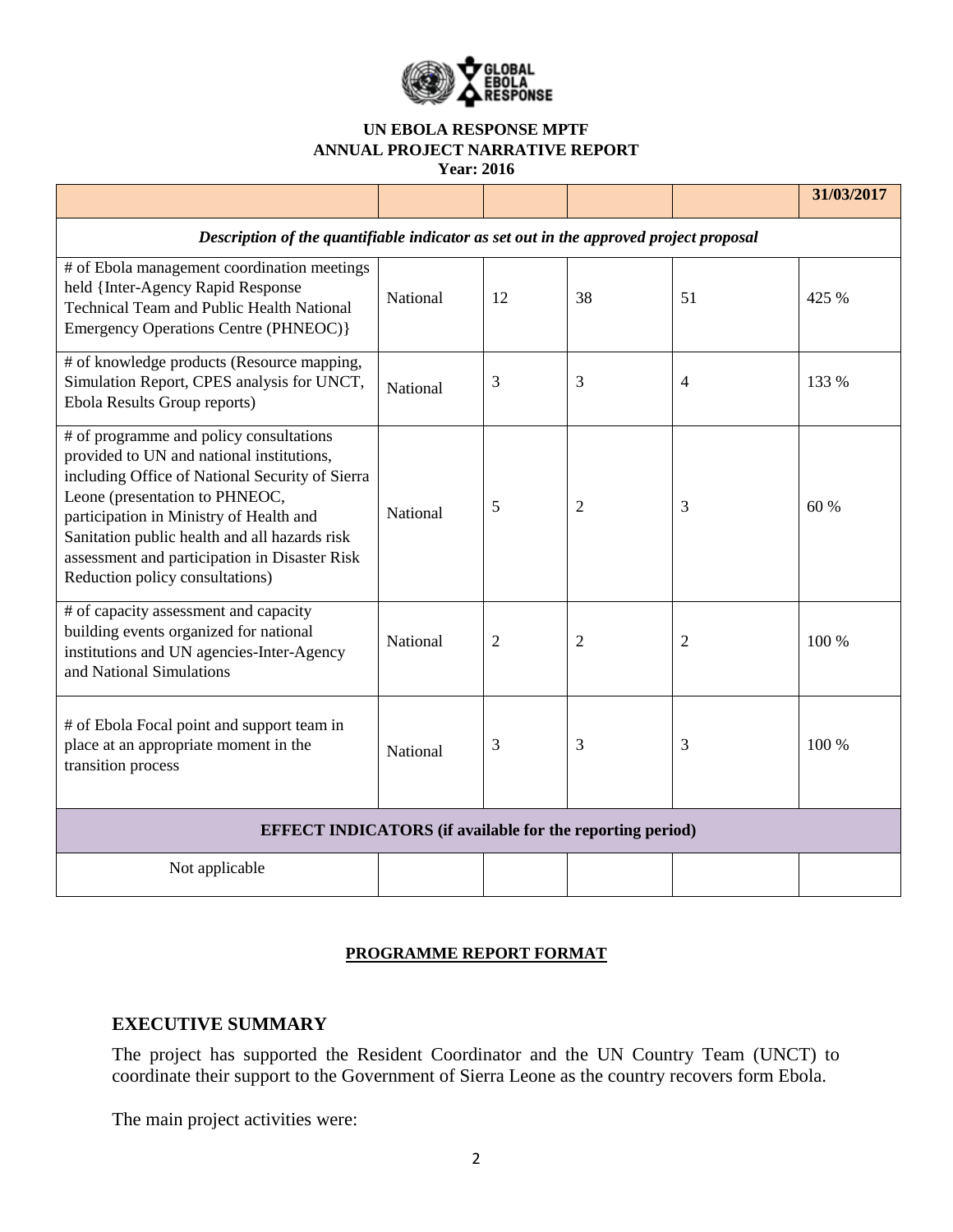

- (a) Participate in the Public Health National Emergency Operations Centre (PHNEOC) meetings on a weekly basis to discuss the Integrated Disease Surveillance and Response (IDSR) reports and preparedness issues with Government and partners.
- (b) Review progress on Ebola Key Result Areas in the President's Recovery Priorities on free healthcare for survivors and socio-economic support for people affected by Ebola through the UNCT Ebola Results Group, NGO partner's survivor coordination forums and advocate for support by UNCT and partners in funding and implementation of the initiatives.
- (c) Regularly review and update the Inter-Agency Rapid Response Plan and personnel rosters for Ebola by coordinating with technical focal persons across all agencies to revise the Functional Responsibilities and Standard Operating Procedures for Leadership, Coordination, Case Management, Epidemiology, Contact Tracing, Laboratory, Logistics, WASH, Child Protection, Education, Psychosocial Care, and Social Mobilisation, among others.
- (d) Organise the simulation of an Ebola response by the Inter-Agency organisations.
- (e) Provide technical support for organizing and running the national Ebola simulation led by the Ministry of Health and Sanitation.
- (f) Support the UNCT to coordinate with the Office of National Security (ONS) to assess and assist people affected by hazards.
- (g) Review the funding and human resource availability for the Ebola response across all districts to identify capacity gaps and advocate for these gaps to be addressed.

Overall, the project played the expected role to enable coordination under the direction of the Resident Coordinator by UN agencies and partners with Government of Sierra Leone to prepare plans, agree procedures, simulate responses and ensure resources as well as personnel were available for a response to a confirmed Ebola case, if such an event occurred. Recovery efforts were supported through the Ebola Results group to ensure support for free healthcare for Ebola survivors and assistance for their livelihoods.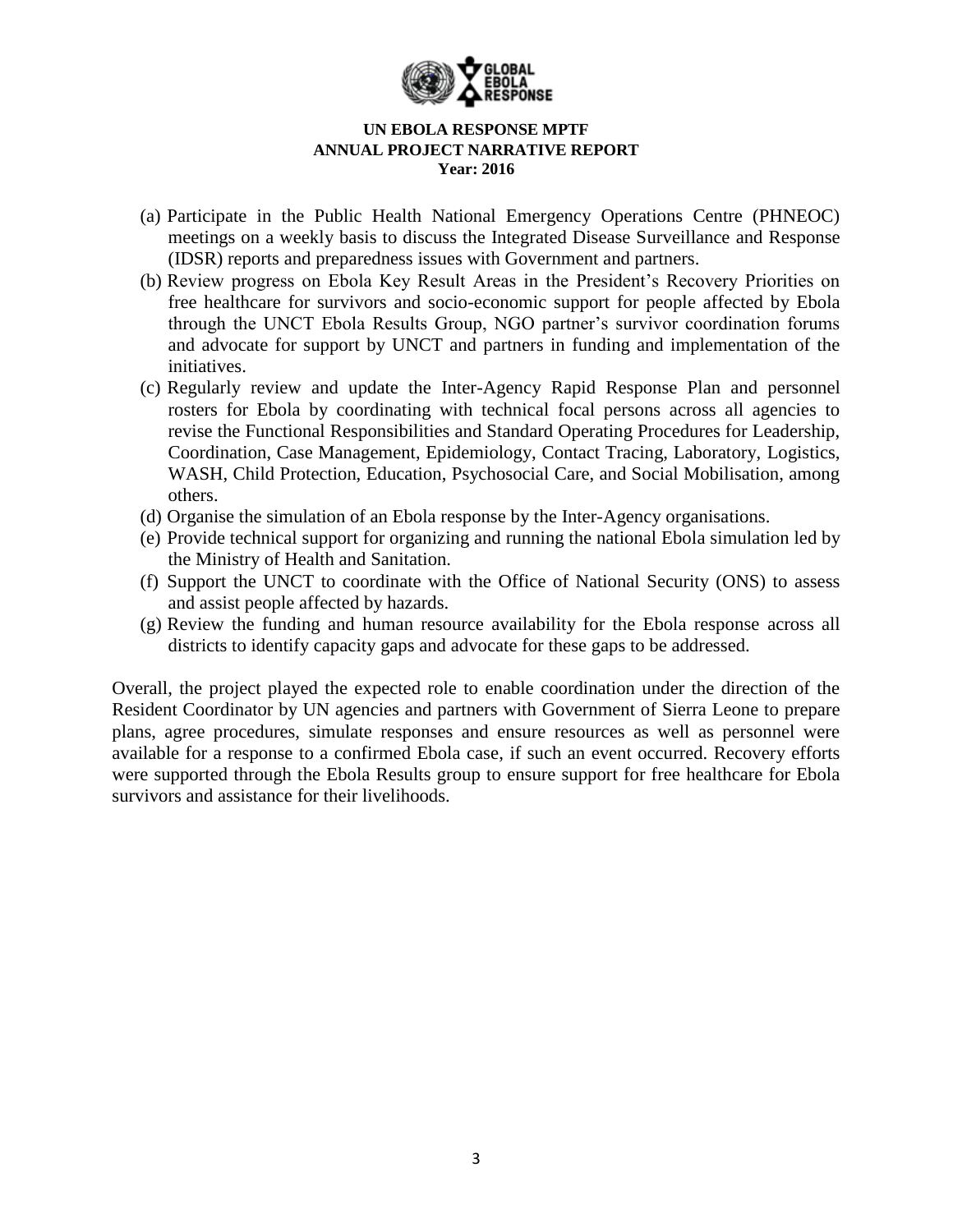

### **Current situation and trends**

The Ebola preparedness, response and recovery project operated in the aftermath of the Ebola Virus Disease (EVD) epidemic in Sierra Leone and the region as the country made progress in its recovery from the disease. Ebola had infected 8,706 people in laboratory confirmed cases and killed 3,956 persons and affected many families and children. Ebola also killed many nurses, doctors and other health workers and illustrated weaknesses in the health services. The epidemic severely slowed down the economy of Sierra Leone possibly deepening poverty. Some 4,052 people who were infected by Ebola survived and they have ongoing needs for livelihood support and for treatment for neurological, rheumatological, ophthalmological and other ailments as a result of their previous infection.

The Comprehensive Programme for Ebola Survivors (CPES) was established by the Government of Sierra Leone to provide free healthcare and livelihood support to Ebola survivors and is supported by the UN as well as bilateral and multilateral partners under the leadership of the Ministry of Health and Sanitation and the Ministry of Social Welfare, Gender and Children's Affairs.

Sierra Leone was declared free from Ebola by the World Health Organisation (WHO) on 17 March 2016 after 42 days had passed since the last Ebola patient tested negative. There has been no further flare-ups of Ebola and there are ongoing efforts to monitor any suspected outbreaks of EVD, among other diseases through the Integrated Disease Surveillance and Response (IDSR) in health facilities as well as Community Based Surveillance (CBS) through community health workers and alerts.

### **Key Achievements**

The Inter-Agency Rapid Response Plan and the associated Standard Operating Procedures (SOPs) were updated and endorsed by the UN Country Team to ensure clarity on how the UN and partners would quickly respond and support the government in any case of a confirmed Ebola case. Functional and sub-functional focal persons were appointed and the contact lists for these were regularly updated throughout 2016 to enable them to be reached in case of an Ebola event. The Inter-Agency Rapid Response Technical Team meetings were used to successfully carry on these reviews and updates by coordinating with technical focal persons across all agencies to revise the Functional Responsibilities and Standard Operating Procedures for Leadership; Coordination; Case Management; Epidemiology; Contact Tracing; Laboratory; Logistics; WASH; Child Protection; Education; Psychosocial Care; and Social Mobilisation.

The Inter-Agency Rapid Response Simulation was carried out in September 2016 and involved the UN Resident Coordinator, heads and representatives of Centres for Disease Control (CDC), World Health Organisation (WHO), United Nations Children's Fund (UNICEF), United Nations development Programme (UNDP), World Food Programme (WFP), International Organisation for Migration (IOM), UNAIDS and the International Medical Corps, as well as functional leads and sub-functional focal people. Participants demonstrated how they would play their roles if a real life Ebola case was confirmed. It was observed by a representative from the office of the Chief Medical Officer (CMO) at the Ministry of Health and Sanitation and by the Health Advisor from UK Aid.

The simulation was a table-top exercise to illustrate how the Resident Coordinator and the UN Country Team would lead and coordinate a response to a confirmed Ebola case and to test capability of the organisations to effectively bring their resources to bear and stop transmission of EVD as per the Standard Operating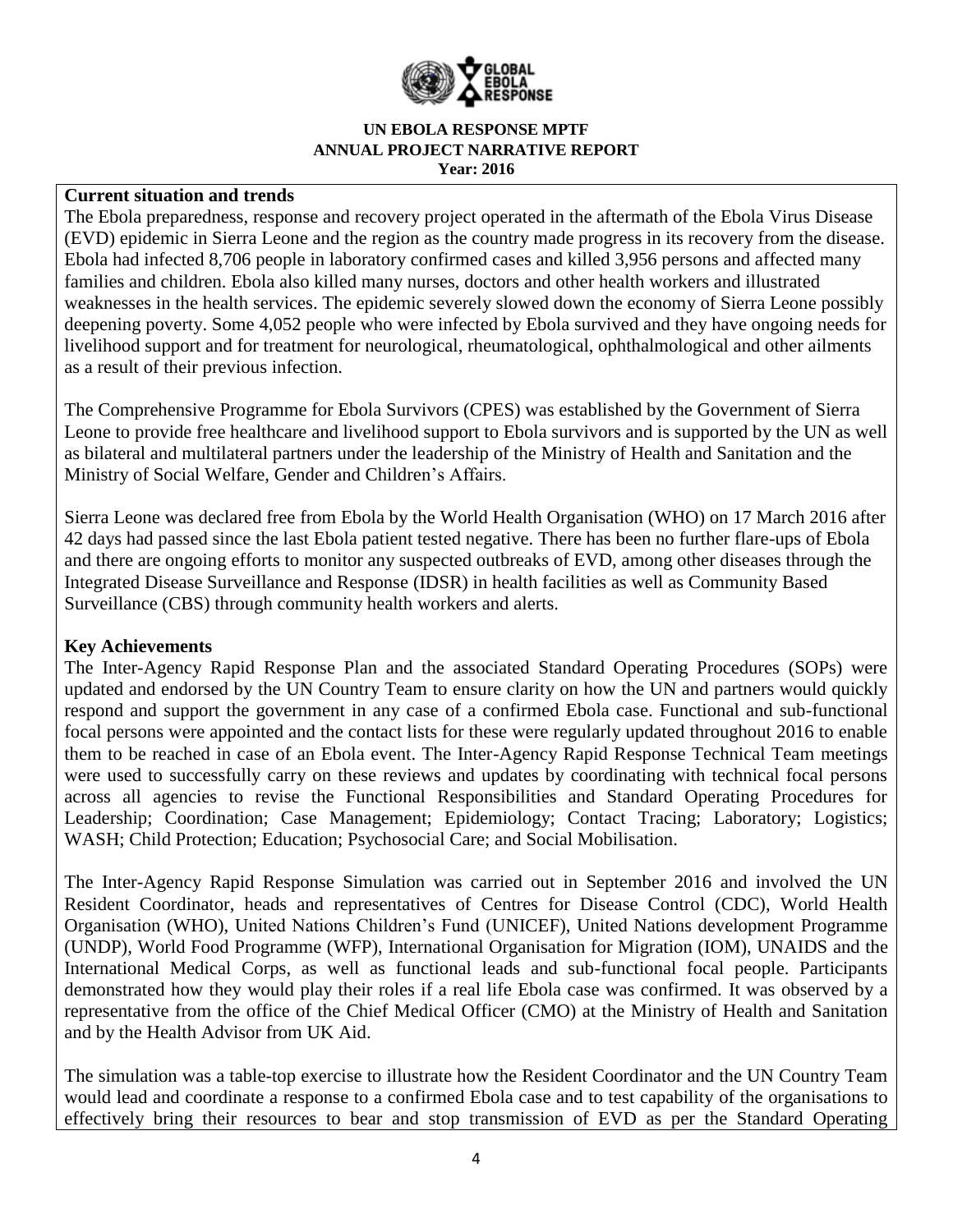

Procedures of the Inter-Agency Rapid Response (IA-RR) plan in support of the Government's plan. The simulation tested the coordination; isolation, diagnostic, treatment and referral capabilities; epidemiological capacity to understand transmission patterns and trace risky contacts; logistical plans to support a response; as well as community support mechanisms to ensure appropriate engagements and assistance with food, water, sanitation, child protection, education and psychosocial services.

The simulation was successful in the view of participants and a report was prepared and shared with the UNCT and partners. Key recommendations included the need to simulate the Government response plan to ascertain how it would be work in coordination with the Inter-Agency Rapid Response plan; clearer plans for community engagement in various scenarios to ensure support for the response; clarity on resource commitments to the Inter-Agency Rapid Response plan by respective organisations; and ways in which the EVD preparedness can be sustained in future.

These recommendations were partly implemented by reviewing the SOPs and supporting the Government with technical support to design scenarios and plan a simulation of the national Ebola Preparedness Plan, which was done in December 2016 facilitated by the Centres for Disease Control (CDC), Public Health England (PHE), WHO and Ebola Preparedness Unit.

Participation in the Public Health National Emergency Operations Centre (PHNEOC) weekly meetings enabled timely analysis of the Integrated Disease Surveillance and Response reports to note major disease developments and prepare to respond if necessary as well as identify bottlenecks in IDSR and community reporting, laboratory testing and other preparedness activities. The Ebola Preparedness Unit also used this forum to report to Government and partners on the Inter-Agency Rapid Response plan and coordinate important activities such as Ebola response simulations.

The Public Health National Emergency Operations Centre and 3 District Health management Teams (Western Area, Bo and Moyamba) conducted a national simulation on 13 December 2016 to ascertain capability to coordinate a response to a public health emergency. The simulation was a table-top exercise based on hypothetical scenarios of an outbreak of Yellow Fever, possible cases of Ebola Virus Disease and complicated by public unrest and flooding incidents. The simulation was organized and facilitated by PHNEOC with the support of the Centres for Disease Control, Public Health England (PHE), Ebola Preparedness Unit in the UN Resident Coordinator's Office, Médecins du Monde, World Health Organisation and other partners.

The simulation illustrated that the PHNEOC was capable of activating, leading and coordinating a response for such incidents, bringing on board concerned national counterparts such as the Office of National Security, as well as international partners. The districts showed knowledge of what they would do in such cases. However, it was noted that inter-district consultation and information sharing on an event that affected several districts such as cases moving from one district to another was slow and *ad hoc*. Standard Operating Procedures for the scenarios, were not very clear except for well-established protocols for Ebola and a few other diseases and disasters, illustrating the need for finalizing the national All-Hazard Preparedness Plan and Concept of Operations that are being developed by the government.

The project played a leading role as Chair of the Ebola Results Group in the UN Country Team and was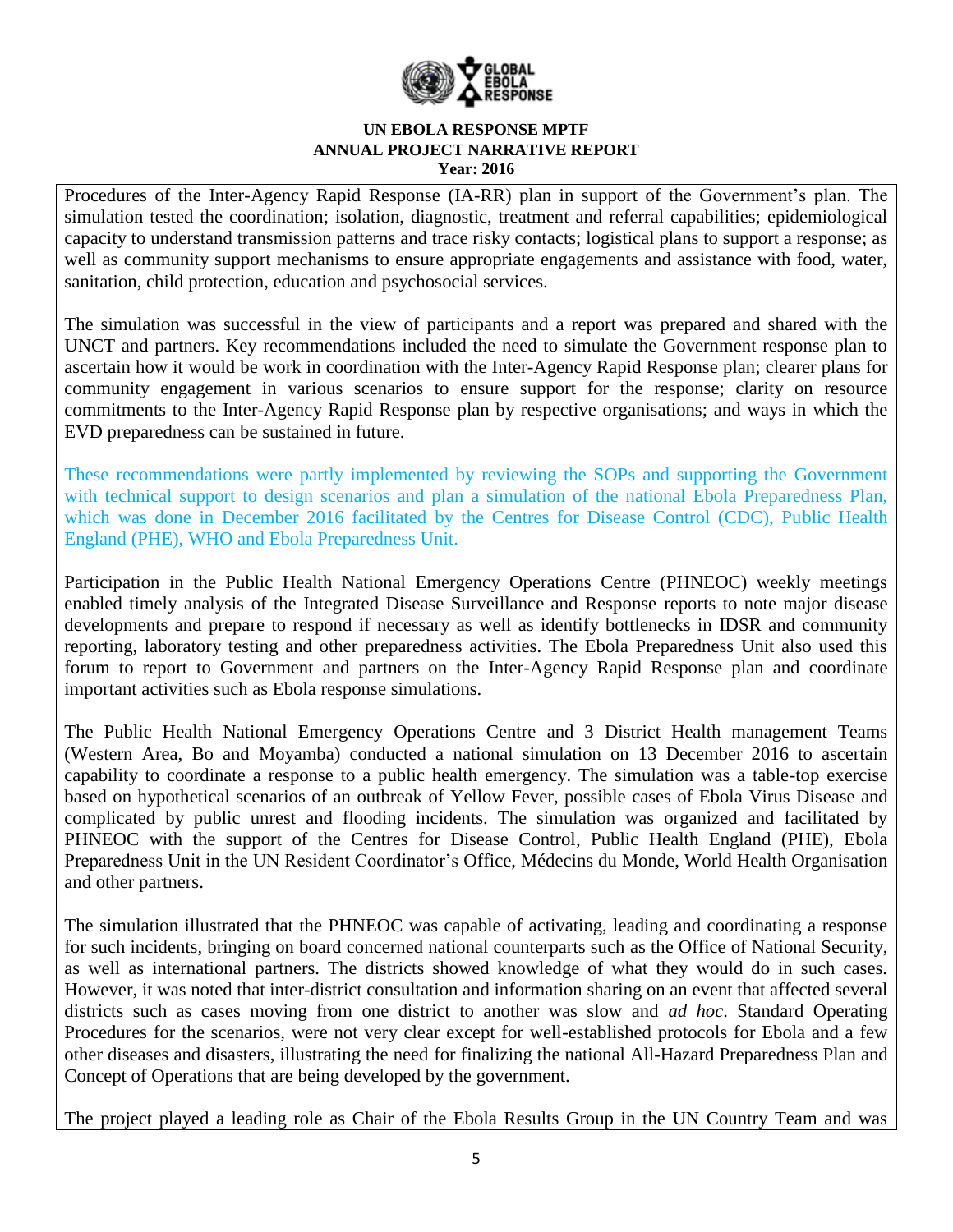

responsible for coordinating and reporting on the support of UN agencies to the Government of Sierra Leone on two Key Result Areas (KRAs) of the Presidential Recovery Priorities, namely:

 $\triangleright$  Social protection KRA 1: Ensure continuous care for Ebola affected persons and survivors;

 $\triangleright$  Health KRA 2: Prevent, detect, respond to epidemics and ensure zero cases of Ebola.

UN agencies provided support for timely Integrated Disease Surveillance and Response (IDSR) reporting through health facility surveillance and data collection; points of entry monitoring; and community based surveillance. The agencies also provided support for infection prevention control in health facilities, rehabilitation of health facilities and support for training of Rapid Deployment Teams for response.

The project coordinated with WHO and UNAIDS to make a successful proposal to MPTF for additional funds to the two agencies to support the provision of specialized treatment for neurological, rheumatological, ophthalmological and other ailments and training of health personnel to manage these conditions for Ebola survivors and other affected people.

The project adopted the architecture of the pillars for Functional Areas, Standard Operating Procedures and designated focal persons developed for Ebola preparedness and supported the design of preparedness and response concept of operations as well as actively supporting the response to flooding and fire incidents in Freetown and other districts in Sierra Leone in 2016.

# **Best Practice and Summary Evaluation**

The key best practices adopted revolved around effective participation by all agencies in consultations through the Inter-Agency Rapid Response Technical Team. The Government took the lead with its plans and needs and agencies came on board to support the Government to make preparedness plans, discuss information from the Integrated Disease Surveillance and Response reports, simulate a response to Ebola and other public health emergencies and consider resource needs for preparedness and response.

# **Lessons learned**

Ongoing surveillance for major diseases through the Integrated Disease Surveillance and Response system at health facilities, as well as points of entry monitoring and community based surveillance are extremely important to enable health authorities in Sierra Leone to detect future disease outbreaks and respond on time to stop them developing into epidemics and to save lives. It is therefore an effort that must be sustained.

The support provided to survivors such as free healthcare, specialized treatment and support for training as well as skills training and income generation are important to improve the lives of the Ebola survivors and their families and the UN agencies have played a significant role in this. This calls for close and sustained coordination.

The development of Ebola preparedness and response plans and standard operating procedures for various functional areas by the Government and UN agencies as well as the simulation of the responses played a